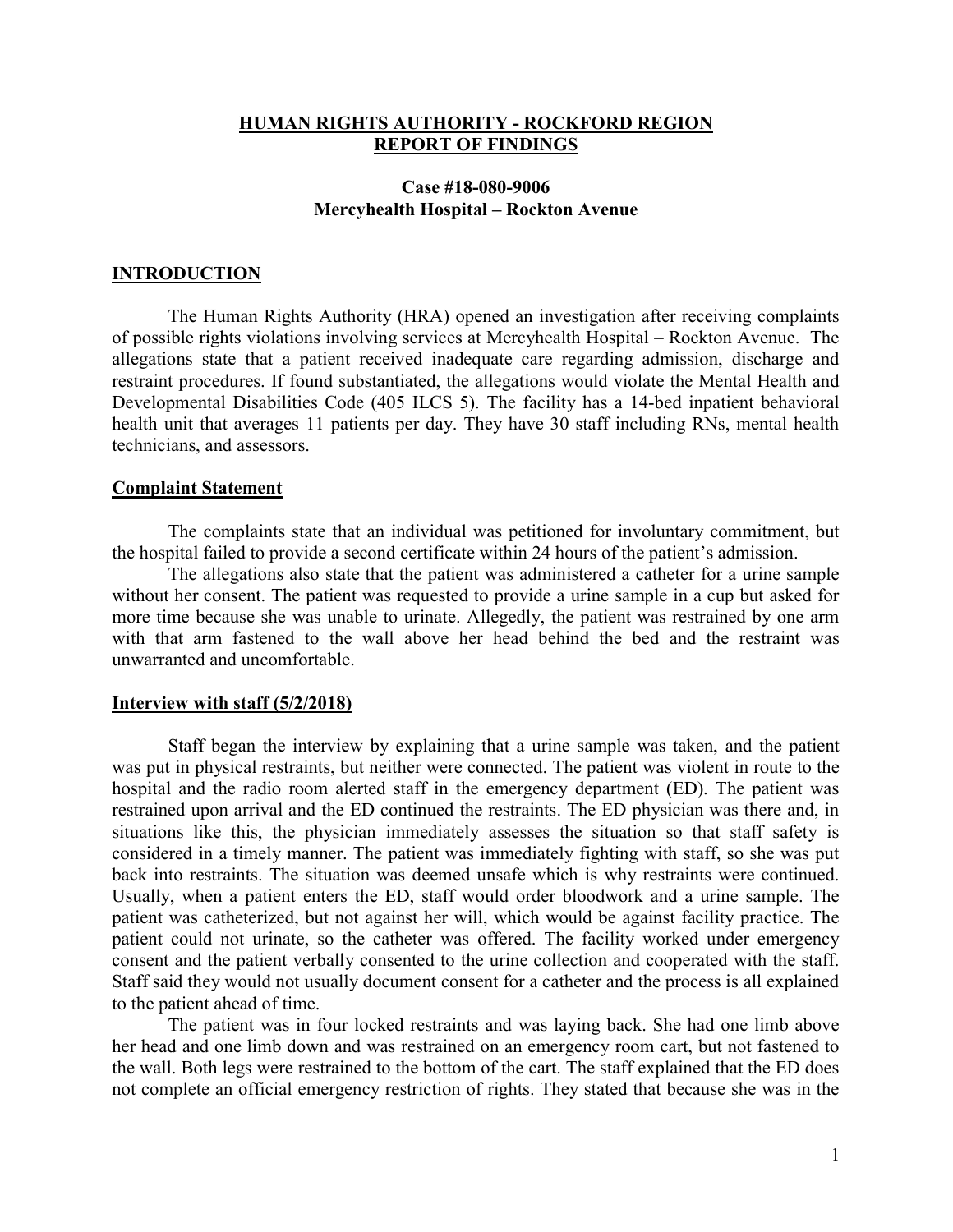emergency room, she was being treated as an emergency room patient. Staff explained that they do not know whether people presenting to the ED are behavioral health patients until they are assessed. The patient was put into restraints at 1330 and then released at 1450 according to charting.

Staff said that Haldol and Ativan were provided under emergent consent and given while the patient was under restraint. Staff stated that they could not speak as to whether education was provided for the medications and they would only be taking these actions in an emergency. Staff explained that while on the behavioral unit, all patients receive an emergency and restraint preference sheet, but this is not done in the ED. In the ED the patients can refuse medication if their behavior is not threatening to staff.

 Regarding the commitment procedure, there have been some process changes. The patient had presented on the weekend and a change of physicians caused the second certificate to be missed, which was noted in court. The second physician thought that the patient was voluntary and did not complete the second certificate. The first certificate is generally completed by the ED physician and the second is completed in the behavioral health unit by the psychiatrist. If a patient was presented to the ED without a petition, staff would initiate if the patient was a danger to self or others. There is now a patient board that documents the dates and times of the petition and certificate. There is also better communication during the physical handoff of the report to the new physician and a reminder in the electronic record system. The patients do not always come into the facility with the petition and certificate and about ninety percent are voluntary. They usually have the physician assess and they would initiate involuntary commitment if necessary. The physician assesses the patient's capacity and examines the patient within 24 hours. Within 12 hours, the patient receives their rights.

#### FINDINGS

The ED flowsheet states that at 1:20p.m., "EMS brought pt. in with restraints applied. Security was called. Moved pt. from one bed to another. Pt was told not to fight and tried getting back off the bed. Pt was then put back into restraints." At 2:45p.m. the patient was out of restraints and it was documented they are no longer needed. The observation flow sheet indicates that the patient was checked every 15 minutes from 1:30p.m. until 2:45p.m. which accounted for the time in restraints. At 4:15p.m. a urine specimen was collected and at 5:05p.m. there is a note that reads "Up to restroom." The ED provider notes read that the patient "… is a 37-year-old female who was sent in by EMS from one of the local [facilities] for altered mental status. According to the paperwork that came with the patient she had flight of ideas had some visual hallucinations and was being sexually inappropriate at the [local] inpatient facility. Paperwork also states that the patient is not compliant with her medications … In route to our facility the patient tried to get away from paramedics and patient was physically restrained. On arrival here in the emergency department she once again tried to escape requiring us to physically restrain her and then give her some medications to help her relax and be compliant with the exam and to protect staff." Another ED note at 3:45p.m. after the restraints were discontinued states that the "Pt offered toileting, however unable to urinate and collect specimen." The patient was provided a document educating the patient and family on seclusion and restraints at 7:25p.m., which according to the events documentation the patient was already on the behavioral unit. The events documentation indicates the patient was admitted at 6:58p.m. onto the unit.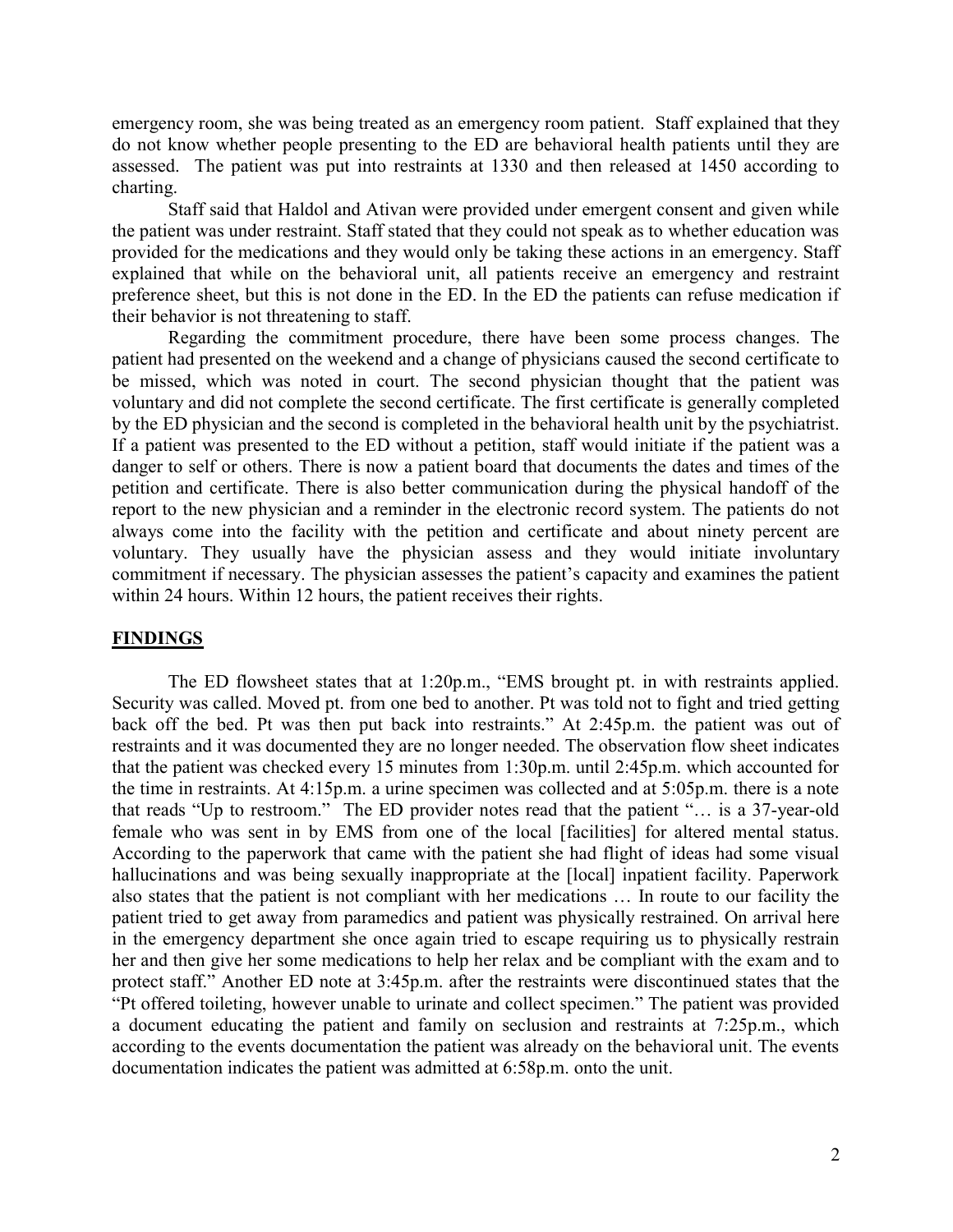The HRA received a copy of the restraints order which states they were ordered at 1:31p.m. and started at 1:32p.m. and were to end at 5:31p.m. The "Order details" of the restraints stated, "Continuous x 4 hours" and the duration was for "4 hours." It is documented that the restraints were "soft 4-point restraints." In the order, it is documented that the order was canceled due to "Patient Discharge" by the discharge provider on 10/3/17 at 3:34p.m. The process instructions state that "The duration should not exceed 4 hours. Please set the start time to be the time the restraints are initiated." Also, "Restraints must be removed when an alternative is available and effective and/or patient no longer meets criteria." Additionally, the "Orders must be renewed every 4 hours or when discontinued" and "The provider or nurse must conduct a face to face assessment within 1 hour of initiation of restraint order and every 8 hours thereafter." The title of the documents reads "Restraints violent or self-destructive adult (age 18 and older)" and includes an order number but there is no other documentation of the reason for the restraints.

 Regarding admission, the consult notes read that the "patient meets the standard criteria for inpatient psychiatric admission as she appears to be experiencing a manic phase marked by psychotic features … She presents with a history of previous suicide attempt and previous inpatient hospitalizations. She is in need of hospitalization to ensure her safety and to stabilize on medications. Petition & Certificate completed on this date. Patient rights will need to be read to patient once she is more awake and alert on E2. Charge Nurse provided with paperwork. Patient did not want to sign a Voluntary Admission form, as she stated, 'I'll do paperwork once I'm more awake." The HRA reviewed a court order dated  $9/19/2017$  that dismissed the petition "... for failure to file second certificate within 24 hours of admission." The HRA reviewed the petition for involuntary admission that was completed on 9/14/2017 at 5:23p.m. but the first certificate was not included in the record provided.

The HRA reviewed two documented instances of the patient receiving Haldol and Ativan in the ED. In the history and physical documentation, it reads that the patient received both drugs intramuscularly while in the ED. This statement is made again in the discharge notes, per the chart reports. Earlier in the report it was stated that the patient was physically restrained and then given "… some medications to help her relax and be compliant with the exam and to protect staff." The HRA reviewed a ED timeline that was provided which read that Ativan and Haldol were given at 1:30p.m., while the patient was in restraints. In reviewing medication orders for Haldol and Ativan, it reads that both the medications were ordered and discontinued at 1:29p.m. and there are no recorded administrations of the drugs. There are two other orders, one for Haldol and one for Benadryl, when the medications were ordered at 2:18p.m. and then both given at 4:57p.m., which is when the patient was out of restraints.

### **CONCLUSION**

 The HRA reviewed a policy titled "Involuntary Admission of Adults to Behavioral Medicine Unit – Admission Pursuant to Petition and Certificates." The policy states that a petition and two certificates are needed in the admission process and, the second certificate needs completed "As soon as possible, but not later than twenty-four (24) hours after admission of the recipient, excluding Saturdays, Sundays or holidays, pursuant to a petition for involuntary/judicial admission, the recipient shall be examined by a psychiatrist." The policy states that the psychiatrist may be on staff but not the person who executed the first certificate. Before the examination, the psychiatrist must inform the patient of the purpose of examination, that he/she does not have to speak with the examiner, and that any statements may be disclosed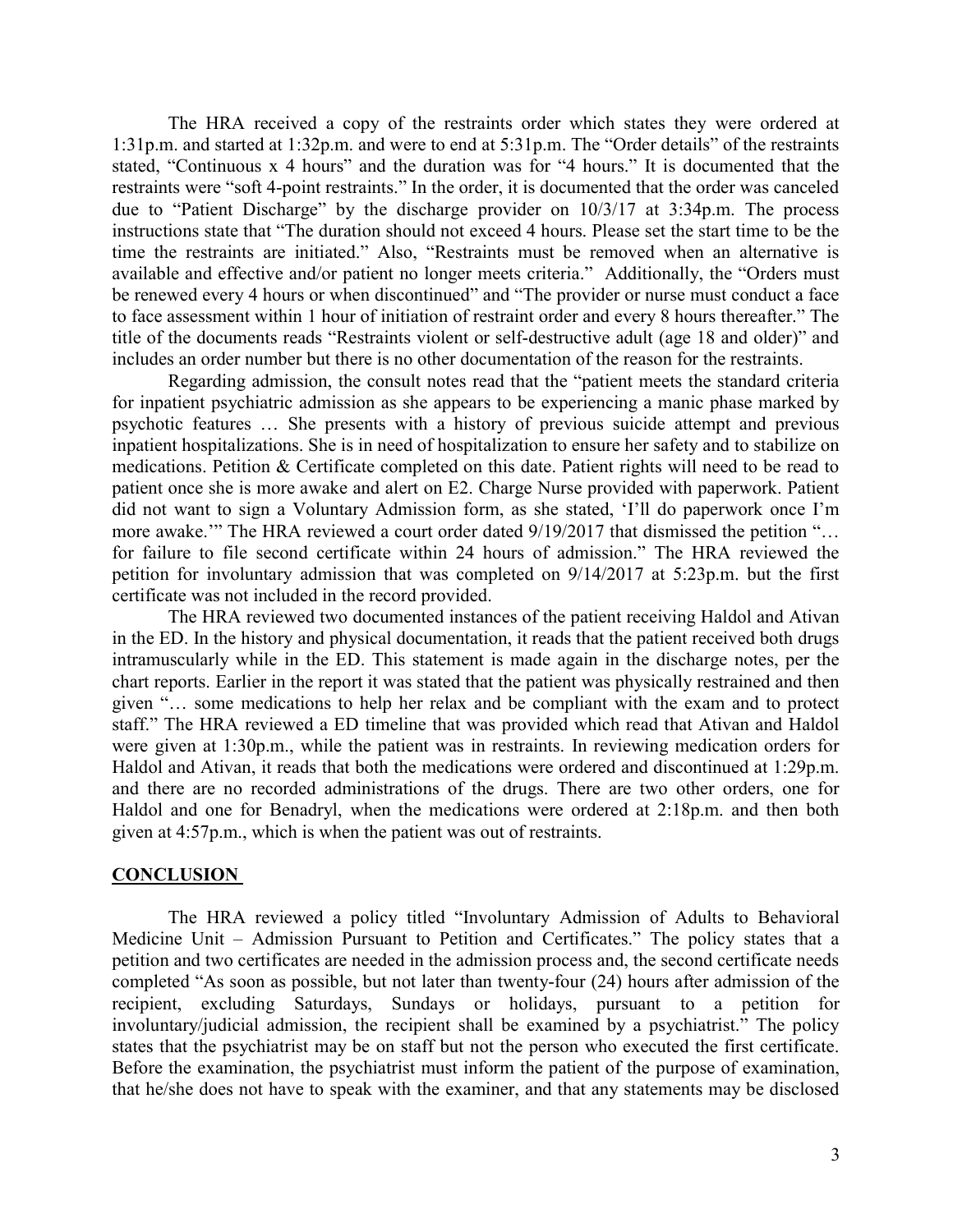in court. The policy states that the examiner shall execute the second certificate with the same requirements of the first certificate. The policy also states that "Within 24 hours, excluding Saturdays, Sundays and holidays, after the recipient's admission under this Article, the facility director shall file two copies of the following documents with the court in the county in which the facility is located" and the items named are the petition, first certificate, and proof of service of the petition and statement of rights to the recipient. The policy states "Upon completion of the second certificate, a copy shall promptly be filed with the court."

The HRA reviewed the facility policy "Physical Restraint Use for Violent/Self Destructive Behavior and Non-Violent/Non-Self-Destructive Behavior." The policy states that "For the safety of patients and others, Rockford Memorial Hospital (RMH) may use the least restrictive methods of effective restraint interventions when it is necessary to prevent harm to a patient or staff. Preserving the patient's rights, dignity and well-being during the use of restraints is foremost in the plan of care when this safety intervention is applied. After it has been determined that a patient is an imminent risk to physical safety or danger to self or other's restraints for non-violent behaviors or restraints for violent behaviors may be applied with ongoing assessments and the intent to remove restraints at the earliest possible moment." The general concept section has an area defining medication as a restraint. The policy states "A medication is used as a restraint; when it is given to control behavior or to restrict the patient's freedom of movement and is not a standard treatment for the patient's medical or psychiatric condition. Rockford Memorial Hospital does not utilize medication as a form of restraint." Another area titled "Emergency Application Situations" reads "An order must be obtained either during the emergency application of the restraint or seclusion, or immediately (within a few minutes) after the restraint or seclusion has been applied." A section of the policy is dedicated to "Restraints Used for Management of Violent or Self-Destructive Behavior" and it stated, "Before restraint is ordered, consideration is given to any potential medical (including psychiatric) contraindication, e.g., history of physical or sexual abuse. When restraint is the appropriate intervention, it is to be used for the shortest possible period, utilizing the least restrictive measure necessary to enable the individual to effectively cope with his or her environment and situation. Individuals in restraint are placed in protective, private, observable environment that safeguards their personal dignity and well-being." There is an additional section regarding restriction of rights which reads "This section applies whenever a patient is a recipient of mental health treatment as provided under the Mental Health and Developmental Disabilities Code, during an admission to the Behavioral Medicine Unit. Assistance in completing and documenting the restriction of rights when restraints have been used should be sought from the Behavioral Health Unit Director/Manager whenever there is a question of behavior related to mental health diagnosis. The Notice of Restrictions of Rights applies to the current episode of restraint only."

The Mental Health Code states that petitions are required to detain anyone up to 24 hours until a certificate is completed (405 ILCS 5/3-600; 604). "The petition shall be accompanied by a certificate executed by a physician, qualified examiner, psychiatrist, or clinical psychologist which states that the respondent is subject to involuntary admission on an inpatient basis and requires immediate hospitalization" (405 ILCs 5/3-602). "As soon as possible but not later than 24 hours, excluding Saturdays, Sundays and holidays, after admission of a respondent pursuant to this Article, the respondent shall be examined by a psychiatrist. …. If, because of this second examination, a certificate is executed, the certificate shall be promptly filed with the court. …. If the respondent is not examined or if the psychiatrist, physician, clinical psychologist, or qualified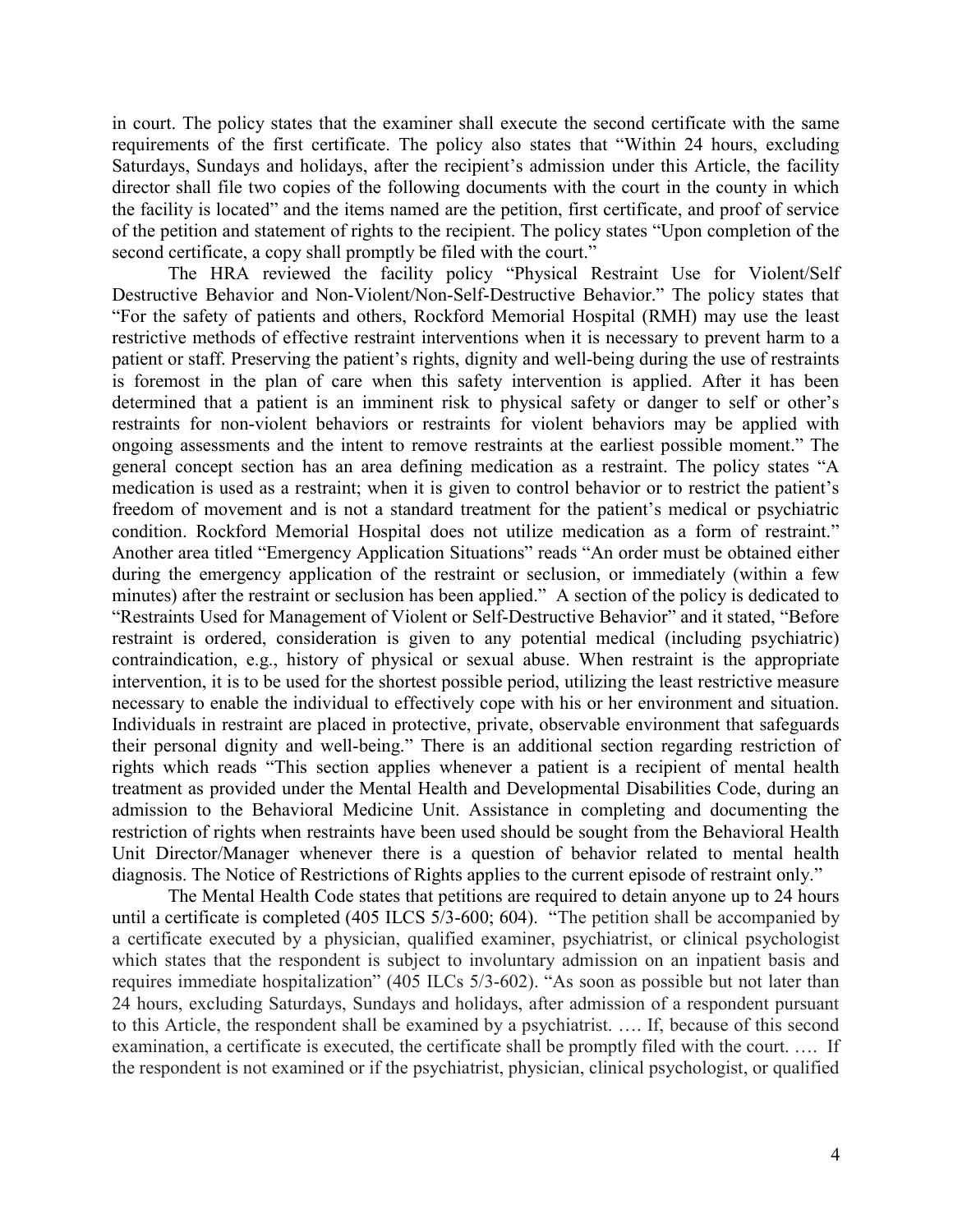examiner does not execute a certificate pursuant to Section 3-602, the respondent shall be released forthwith" (405 ILCS 5/3-610).

Regarding restraints, the Code states, "Restraint may be used only as a therapeutic measure to prevent a recipient from causing physical harm to himself or physical abuse to others. In no event shall restraint be utilized to punish or discipline a recipient, nor is restraint to be used as a convenience for the staff. (a) Except as provided in this Section, restraint shall be employed only upon the written order of a physician, clinical psychologist, clinical social worker, clinical professional counselor, or registered nurse with supervisory responsibilities. No restraint shall be ordered unless the physician, clinical psychologist, clinical social worker, clinical professional counselor, or registered nurse with supervisory responsibilities, after personally observing and examining the recipient, is clinically satisfied that the use of restraint is justified to prevent the recipient from causing physical harm to himself or others. In no event may restraint continue for longer than 2 hours unless within that time period a nurse with supervisory responsibilities or a physician confirms, in writing, following a personal examination of the recipient, that the restraint does not pose an undue risk to the recipient's health in light of the recipient's physical or medical condition. The order shall state the events leading up to the need for restraint and the purposes for which restraint is employed. The order shall also state the length of time restraint is to be employed and the clinical justification for that length of time." (405 ILCS 5/2-108).

Also under the Code, "The recipient and the recipient's guardian or substitute decision make shall be given the opportunity to refuse generally accepted mental health or developmental disability services, including but not limited to medication…unless…necessary to prevent the recipient from causing serious and imminent physical harm to the recipient or others and no less restrictive alternative is available" (405 ILCS 5/2-107). Another section of the Code reads "A medical…emergency exists when delay for the purpose of obtaining consent would endanger the life or adversely and substantially affect the health of a recipient of services. When a medical or dental emergency exists, if a physician or licensed dentist who examines a recipient determines that the recipient is not capable of giving informed consent, essential medical…procedures may be performed without consent. No physician nor licensed dentist shall be liable for a nonnegligent good faith determination that a medical or dental emergency exists or a non-negligent good faith determination that the recipient is not capable of giving informed consent" (405 ILCS  $5/2 - 111$ .

Additionally, regarding rights restrictions, the Code reads "(a) Whenever any rights of a recipient of services that are specified in this Chapter are restricted, the professional responsible for overseeing the implementation of the recipient's services plan shall be responsible for promptly giving notice of the restriction or use of restraint or seclusion and the reason therefor to: (1) the recipient and, if such recipient is a minor or under guardianship, his parent or guardian; (2) a person designated under subsection (b) of Section 2-200 upon commencement of services or at any later time to receive such notice; (3) the facility director; (4) the Guardianship and Advocacy Commission…." (405 ILCS 5/2-201).

In the discussion with the facility, staff admitted to not filing the second certificate needed to complete the involuntary admission of a patient. Additionally, the HRA reviewed court documents that the second certificate was not filed, and the case was dismissed. In accordance with the Code, a second certificate needs filed with the court within 24 hours as part of the involuntary commitment procedure (405 ILCS 5/3-610). This patient should have been released from the hospital earlier, which is a substantiated violation of her rights. The facility stated that they had taken steps to prevent this action from occurring again and this included a